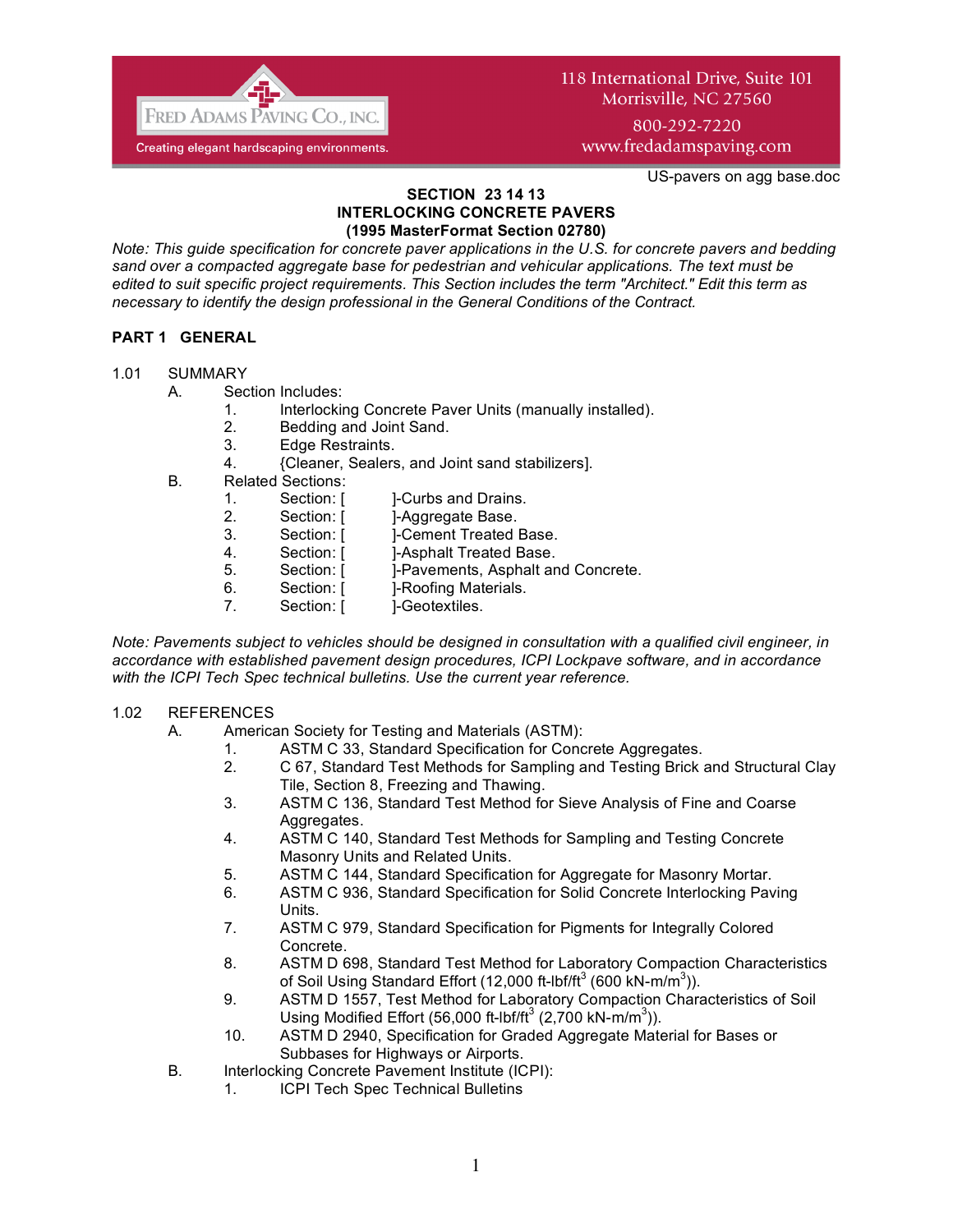

800-292-7220 www.fredadamspaving.com

US-pavers on agg base.doc

- 1.03 SUBMITTALS
	- A. In accordance with Conditions of the Contract and Division 1 Submittal Procedures Section.
	- B. Manufacturer's drawings and details: Indicate perimeter conditions, relationship to adjoining materials and assemblies, [expansion and control joints,] concrete paver [layout,] [patterns,] [color arrangement,] installation [and setting] details.
	- C. Sieve analysis per ASTM C 136 for grading of bedding and joint sand.
	- D. Concrete pavers:
		- 1. [Four] representative full-size samples of each paver type, thickness, color, finish that indicate the range of color variation and texture expected in the finished installation. Color(s) selected by [Architect] [Engineer] [Landscape Architect] [Owner] from manufacturer's available colors.
		- 2. Accepted samples become the standard of acceptance for the work.
		- 3. Test results from an independent testing laboratory for compliance of concrete pavers with ASTM C 936.
		- 4. Manufacturer's certification of concrete pavers by ICPI as having met applicable ASTM standards.
		- 5. Manufacturer's catalog product data, installation instructions, and material safety data sheets for the safe handling of the specified materials and products.
	- E. Paver Installation Subcontractor:
		- 1. A copy of Subcontractor's current certificate from the Interlocking Concrete Pavement Institute Concrete Paver Installer Certification program.
		- 2. Job references from projects of a similar size and complexity. Provide Owner/Client/General Contractor names, postal address, phone, fax, and email address.
- 1.04 QUALITY ASSURANCE
	- A. Paving Subcontractor Qualifications:
		- 1. Utilize an installer having successfully completed concrete paver installation similar in design, material, and extent indicated on this project.
		- 2. Utilize an installer holding a current certificate from the Interlocking Concrete Pavement Institute Concrete Paver Installer Certification program.
	- B. Regulatory Requirements and Approvals: [Specify applicable licensing, bonding or other requirements of regulatory agencies.].
	- C. Mock-Ups:
		- 1. Install a 7 ft x 7 ft  $(2 \times 2 \text{ m})$  paver area.
		- 2. Use this area to determine surcharge of the bedding sand layer, joint sizes, lines, laying pattern(s), color(s) and texture of the job.
		- 3. This area will be used as the standard by which the work will be judged.
		- 4. Subject to acceptance by owner, mock-up may be retained as part of finished work.
		- 5. If mock-up is not retained, remove and properly dispose of mock-up.
- 1.05 DELIVERY, STORAGE & HANDLING
	- A. General: Comply with Division 1 Product Requirement Section.
	- B. Comply with manufacturer's ordering instructions and lead-time requirements to avoid construction delays.
	- C. Delivery: Deliver materials in manufacturer's original, unopened, undamaged containers packaging with identification labels intact.
		- 1. Coordinate delivery and paving schedule to minimize interference with normal use of buildings adjacent to paving.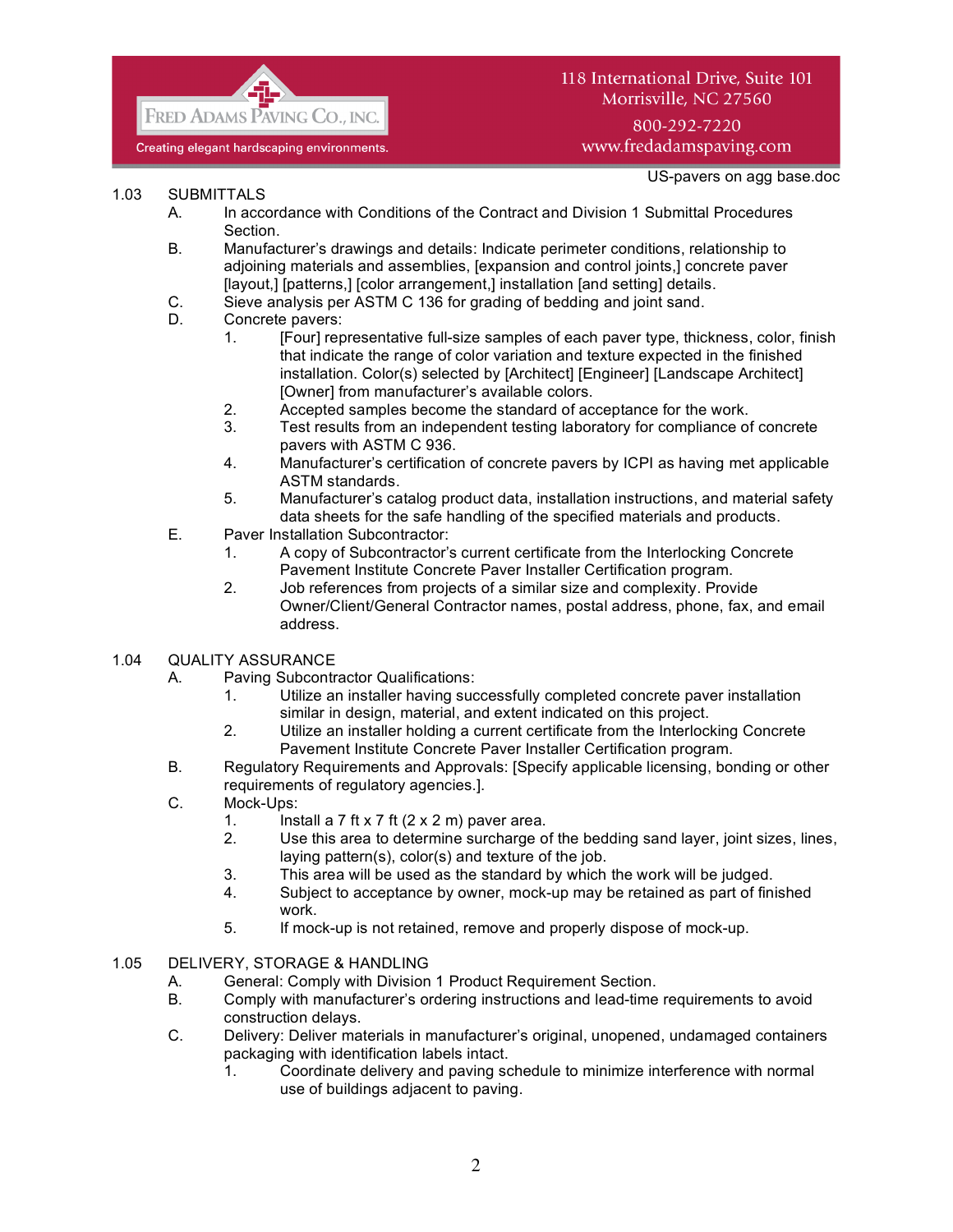

800-292-7220 www.fredadamspaving.com

US-pavers on agg base.doc

- 2. Deliver concrete pavers to the site in steel banded, plastic banded or plastic wrapped packaging capable of transfer by forklift or clamp lift.
- 3. Unload pavers at job site in such a manner that no damage occurs to the product.
- D. Storage and Protection: Store materials protected such that they are kept free from mud, dirt, and other foreign materials. [Store concrete paver cleaners and sealers per manufacturer's instructions.]
	- 1. Cover bedding sand and joint sand with waterproof covering if needed to prevent exposure to rainfall or removal by wind. Secure the covering in place.
- 1.06 PROJECT/SITE CONDITIONS
	- A. Environmental Requirements:
		- 1. Do not install sand or pavers during heavy rain or snowfall.
		- 2. Do not install sand and pavers over frozen base materials.
		- 3. Do not install frozen sand or saturated sand.
		- 4. Do not install concrete pavers on frozen or saturated sand.
- 1.07 MAINTENANCE
	- A. Extra Materials: Provide [Specify area] [Specify percentage.] additional material for use by owner for maintenance and repair.
	- B. Pavers shall be from the same production run as installed materials.

### **PART 2 PRODUCTS**

- 2.01 INTERLOCKING CONCRETE PAVERS
	- A. Manufacturer: [Specify ICPI member manufacturer name.].
		- 1. Contact: [Specify ICPI member manufacturer contact information.].
	- B. Interlocking Concrete Pavers:
		- 1. Paver Type: [Specify name of product group, family, series, etc.].
			- a. Material Standard: Comply with material standards set forth in ASTM C 936.
			- b. Color [and finish]: [Specify color.] [Specify finish].
			- c. Color Pigment Material Standard: Comply with ASTM C 979.

*Note: Concrete pavers may have spacer bars on each unit. Spacer bars are recommended for mechanically installed pavers and for those in heavy vehicular traffic. Manually installed pavers may be installed with or without spacer bars. Verify with manufacturers that overall dimensions do not include spacer bars.*

> d. Size: [Specify.] inches [({Specify.}mm)] x [Specify.] inches [({Specify}mm)] x [Specify.] inches [({Specify.} mm)] thick.

*Note: If 3 1/8 in. (80 mm) thick pavers are specified, their compressive strength test results per ASTM C 140 should be adjusted by multiplying by 1.18 to equate the results to that from 2 3/8 in. (60 mm) thick pavers.*

- e. Average Compressive Strength (C140): 8000 psi (55 MPa) with no individual unit under 7200 psi (50 MPa) per ASTM C 140.
- f. Average Water Absorption (ASTM C 140): 5% with no unit greater than 7%.
- g. Freeze/Thaw Resistance (ASTM C 67): Resistant to 50 freeze/thaw cycles with no greater than 1% loss of material. Freeze-thaw testing requirements shall be waived for applications not exposed to freezing conditions.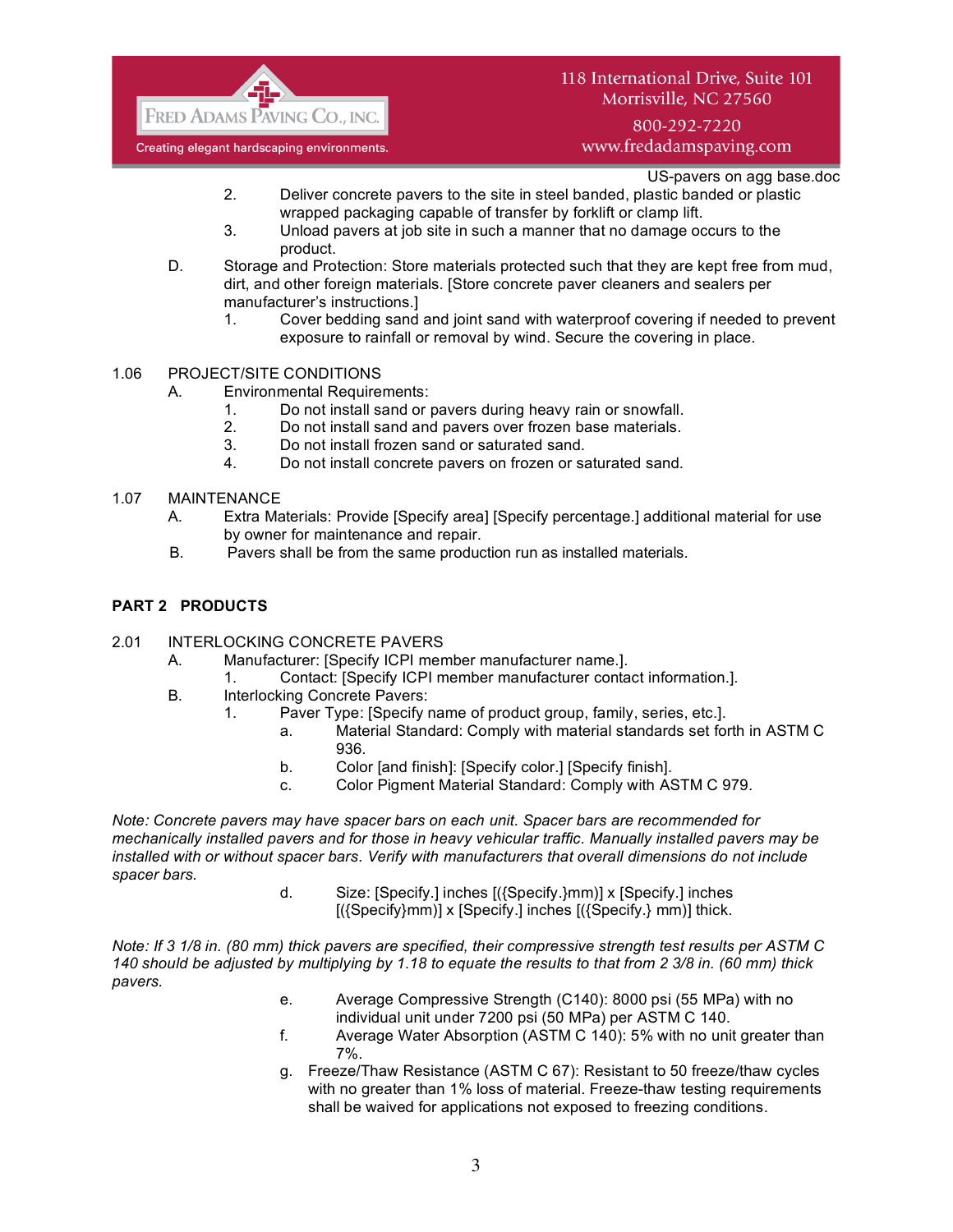

118 International Drive, Suite 101 Morrisville, NC 27560 800-292-7220 www.fredadamspaving.com

US-pavers on agg base.doc

- 2.02 PRODUCT SUBSTITUTIONS
	- A. Substitutions: No substitutions permitted.
- 2.03 BEDDING AND JOINT SAND
	- A. Provide bedding and joint sand as follows:
		- 1. Washed, clean, non-plastic, free from deleterious or foreign matter, symmetrically shaped, natural or manufactured from crushed rock.
		- 2. Do not use limestone screenings, stone dust, or sand for the bedding sand material that does not conform to conform to the grading requirements of ASTM C 33.
		- 3. Do not use mason sand or sand conforming to ASTM C 144 for the bedding sand.

*Note: If the pavement will be exposed to heavy traffic with trucks, i.e., a major thoroughfare with greater than 1.5 million 18-Kip (80 kN) equivalent single axle loads, contact ICPI for test method and criteria for assessing the durability of bedding sand.*

- 4. Where concrete pavers are subject to vehicular traffic, utilize sands that are as hard as practically available.
- 5. Sieve according to ASTM C 136.
- 6. Bedding Sand Material Requirements: Conform to the grading requirements of ASTM C 33 with modifications as shown in Table 1.

Table 1 Grading Requirements for Bedding Sand ASTM C 33 Sieve Size Percent Passing 3/8 in.(9.5 mm) 100<br>No. 4 (4.75 mm) 95 to 100 No.  $4(4.75 \text{ mm})$ No. 8 (2.36 mm) 85 to 100 No. 16 (1.18 mm) 50 to 85 No. 30 (0.600 mm) 25 to 60 No. 50 (0.300 mm) 10 to 30 No. 100 (0.150 mm) 2 to 10 No. 200 (0.075 mm) 0 to 1

*Note: Coarser sand than that specified in Table 2 below may be used for joint sand including C 33 material as shown in Table 1. Use material where the largest sieve size easily enters the smallest joints. For example, if the smallest paver joints are 2 mm wide, use sand 2 mm and smaller in particle size. If C 33 sand is used for joint sand, extra effort may be required in sweeping material and compacting the pavers in order to completely fill the joints.*

> 7. Joint Sand Material Requirements: Conform to the grading requirements of ASTM C 144 as shown with modifications in Table 2 below:

Table 2 Grading Requirements for Joint Sand ASTM C 144 ASTM C 144 Natural Sand Manufactured Sand Sieve Size Percent Passing Percent Passing No. 4 (4.75 mm) 100 100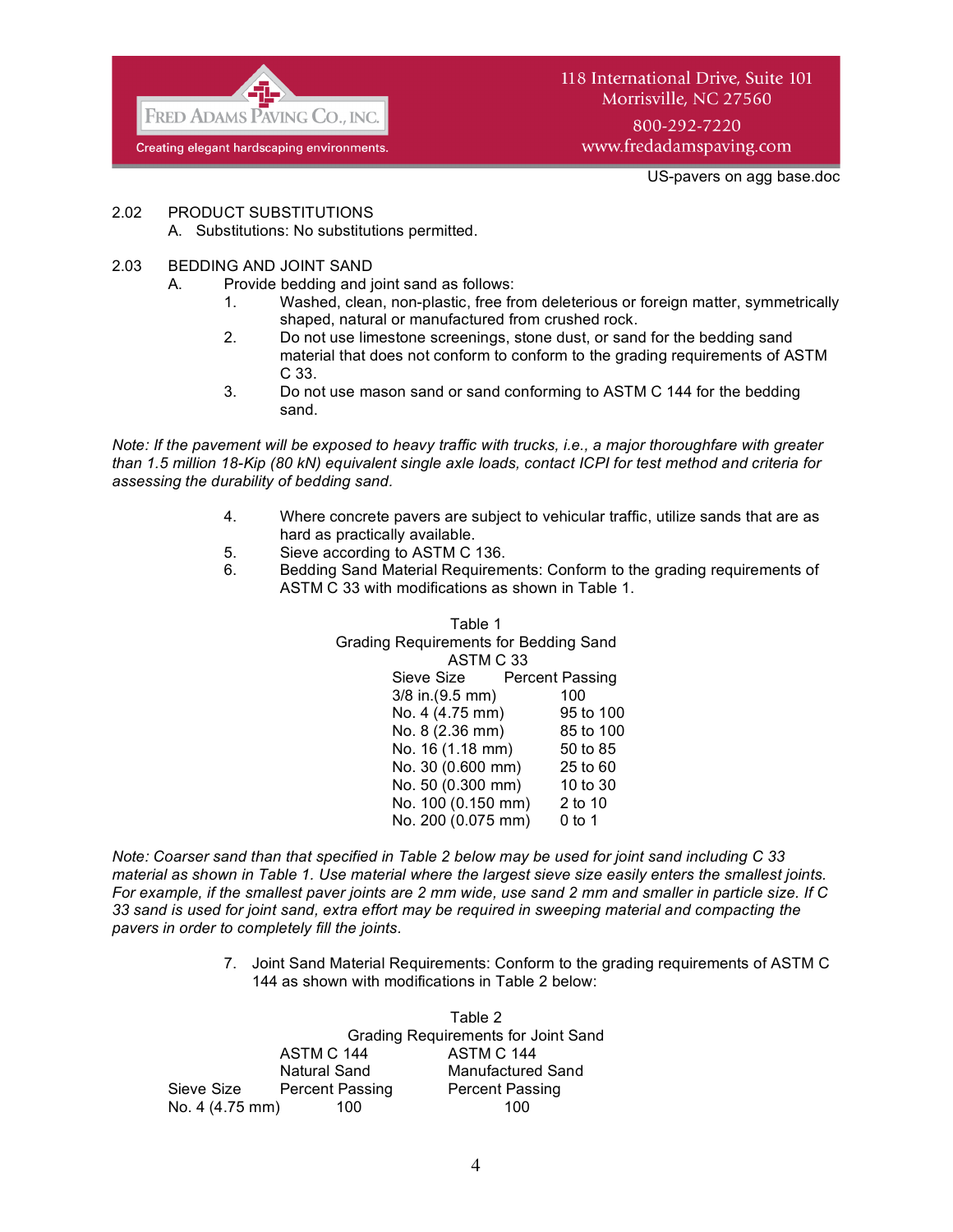

800-292-7220 www.fredadamspaving.com

US-pavers on agg base.doc

| No. 8 (2.36 mm)    | 95 to 100 | 95 to 100 |
|--------------------|-----------|-----------|
| No. 16 (1.18 mm)   | 70 to 100 | 70 to 100 |
| No. 30 (0.600 mm)  | 40 to 75  | 40 to 100 |
| No. 50 (0.300 mm)  | 10 to 35  | 20 to 40  |
| No. 100 (0.150 mm) | 2 to 15   | 10 to 25  |
| No. 200 (0.075 mm) | $0$ to 1  | 0 to 10   |
|                    |           |           |

*Note: Specify specific components of a system, manufactured unit or type of equipment. See ICPI Tech Spec 3,* Edge Restraints for Interlocking Concrete Pavements *for guidance on selection and design of edge restraints.*

#### 2.04 EDGE RESTRAINTS

- A. Provide edge restraints installed around the perimeter of all interlocking concrete paving unit areas as follows:
	- 1. Manufacturer: [Specify manufacturer.].
	- 2. Material: [Plastic] [Concrete] [Aluminum] [Steel] [Pre-cast concrete] [Cut stone] [Concrete].
	- 3. Material Standard: [Specify material standard.].

### 2.05 ACCESSORIES

- A. Provide accessory materials as follows:
	- 1. Geotextile Fabric:
		- a. Material Type and Description: [Specify material type and description.].
		- b. Material Standard: [Specify material standard.].
		- c. Manufacturer: [Acceptable to interlocking concrete paver manufacturer] [Specify manufacturer.].

*Note: Delete article below if cleaners, sealers, and/or joint sand stabilizers are not specified.*

- 2. **[Cleaners] [Sealers] [Joint sand stabilizers]** 
	- a. Material Type and Description: [Specify material type and description.].
	- b. Material Standard: [Specify material standard.].
	- c. Manufacturer: [Specify manufacturer.].

## **PART 3 EXECUTION**

- 3.01 ACCEPTABLE INSTALLERS
	- A. [Specify acceptable paving subcontractors.].
- 3.02 EXAMINATION

*Note: Compaction of the soil subgrade is recommended to at least 98% standard Proctor density per ASTM D 698 for pedestrian areas and residential driveways. Compaction to at least 98% modified Proctor density per ASTM D 1557 is recommended for areas subject to heavy vehicular traffic. Stabilization of the subgrade and/or base material may be necessary with weak or saturated subgrade soils.*

*Note: Local aggregate base materials typical to those used for highway flexible pavements are recommended, or those conforming to ASTM D 2940. Compaction of aggregate is recommended to not less than 98% Proctor density in accordance with ASTM D 698 is recommended for pedestrian areas and residential driveways. 98% modified Proctor density according to ASTM D 1557 is recommended for*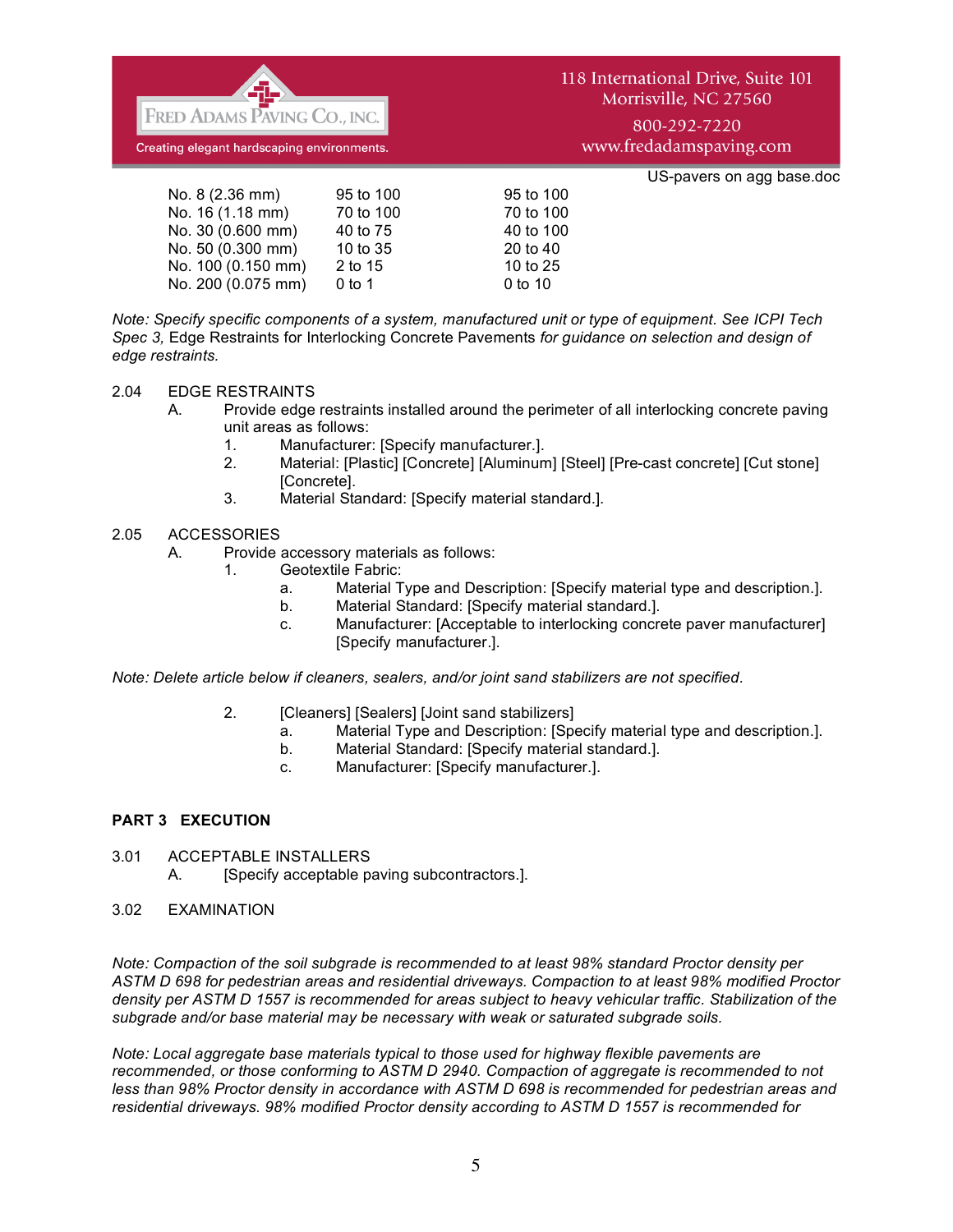

800-292-7220 www.fredadamspaving.com

US-pavers on agg base.doc

*vehicular areas. Mechanical tampers are recommended for compaction of soil subgrade and aggregate base in areas not accessible to large compaction equipment. Such areas can include that around lamp standards, utility structures, building edges, curbs, tree wells and other protrusions.* 

*Note: Prior to screeding the bedding sand, the recommended base surface tolerance should be ±3/8 in. (±10 mm) over a 10 ft. (3 m) straight edge. See ICPI Tech Spec 2,* Construction of Interlocking Concrete Pavements *for further guidance on construction practices.*

*Note: The elevations and surface tolerance of the base determine the final surface elevations of concrete pavers. The paver installation contractor cannot correct deficiencies in the base surface with additional bedding sand or by other means. Therefore, the surface elevations of the base should be checked and accepted by the General Contractor or designated party, with written certification to the paving subcontractor, prior to placing bedding sand and concrete pavers.*

- A. Acceptance of Site Verification of Conditions:
	- 1. General Contractor shall inspect, accept and certify in writing to the paver installation subcontractor that site conditions meet specifications for the following items prior to installation of interlocking concrete pavers.
		- a. Verify that subgrade preparation, compacted density and elevations conform to specified requirements.
		- b. Verify that geotextiles, if applicable, have been placed according to drawings and specifications.
		- c. Verify that [Aggregate] [Cement-treated] [Asphalt-treated] [Concrete] [Asphalt] base materials, thickness, [compacted density], surface tolerances and elevations conform to specified requirements.
		- d. Provide written density test results for soil subgrade, [aggregate] [cement-treated][asphalt-treated][asphalt] base materials to the Owner, General Contractor and paver installation subcontractor.
		- e. Verify location, type, and elevations of edge restraints, [concrete collars around] utility structures, and drainage inlets.
	- 2. Do not proceed with installation of bedding sand and interlocking concrete pavers until [subgrade soil and] base conditions are corrected by the General Contractor or designated subcontractor.

#### 3.03 PREPARATION

- A. Verify base is dry, certified by General Contractor as meeting material, installation and grade specifications.
- B. Verify that base [and geotextile] is ready to support sand, [edge restraints,] and, pavers and imposed loads.
- C. Edge Restraint Preparation:
	- 1. Install edge restraints per the drawings [and manufacturer's recommendations] [at the indicated elevations].

*Note: Retain the following two subparagraphs if specifying edge restraints that are staked into the base with spikes.* 

- 2. Mount directly to finished base. Do not install on bedding sand.
- 3. The minimum distance from the outside edge of the base to the spikes shall be equal to the thickness of the base.

#### 3.04 INSTALLATION

A. Spread bedding sand evenly over the base course and screed to a nominal 1 in. (25 mm) thickness, not exceeding 11/2 in. (40 mm) thickness. Spread bedding sand evenly over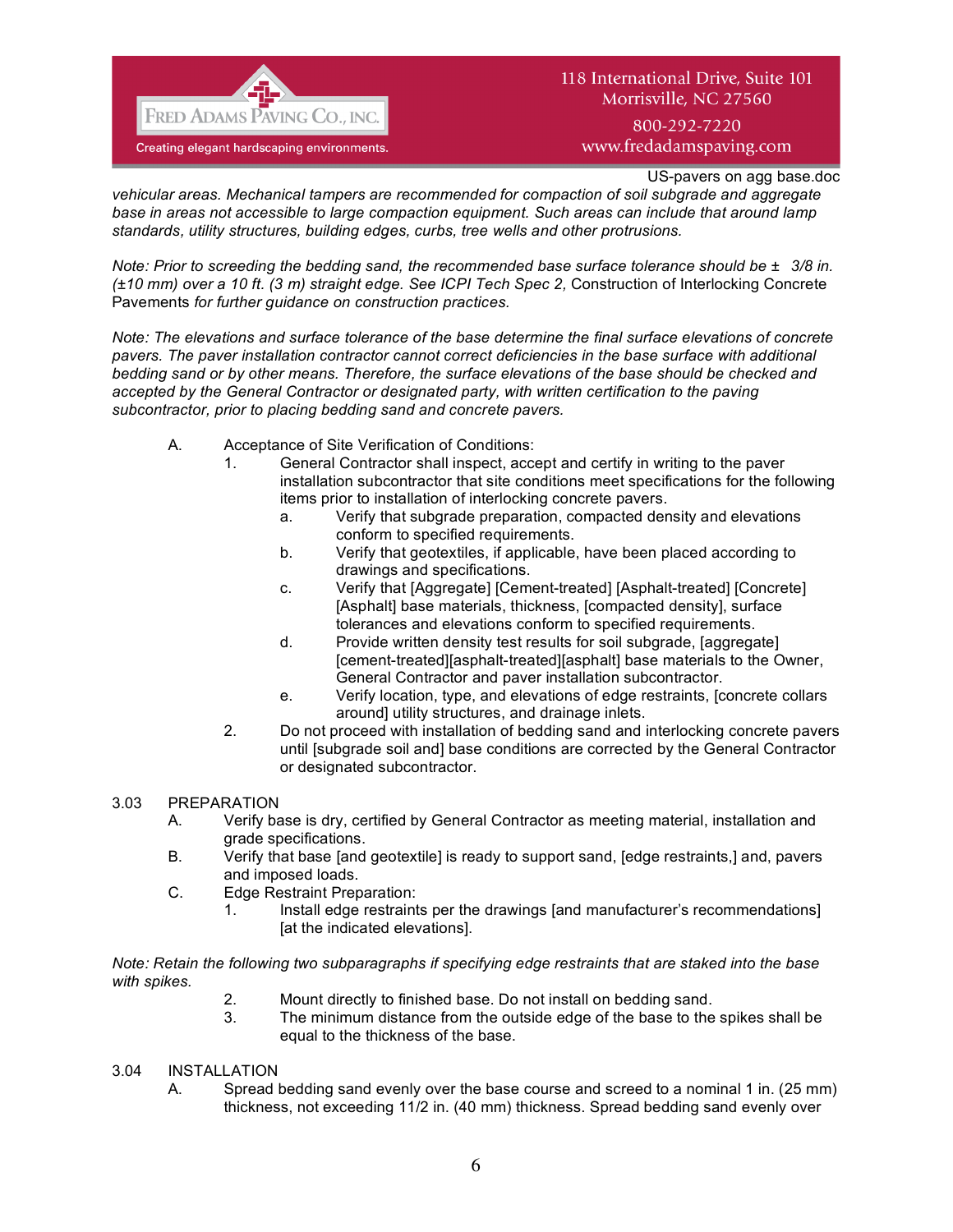

## 800-292-7220 www.fredadamspaving.com

US-pavers on agg base.doc

the base course and screed rails, using the rails and/or edge restraints to produce a nominal 1 in. (25 mm) thickness, allowing for specified variation in the base surface.

- 1. Do not disturb screeded sand.
- 2. Screeded area shall not substantially exceed that which is covered by pavers in one day.
- 3. Do not use bedding sand to fill depressions in the base surface.

*Note: When initially placed on the bedding sand, manually installed pavers often touch each other, or their spacer bars if present. Joint widths and lines (bond lines) are straightened and aligned to specifications with rubber hammers and pry bars as paving proceeds.*

B. Lay pavers in pattern(s) shown on drawings. Place units hand tight without using hammers. Make horizontal adjustments to placement of laid pavers with rubber hammers and pry bars as required.

*Note: Contact manufacturer of interlocking concrete paver units for recommended joint widths.*

- C. Provide joints between pavers between [1/16 in. and 3/16 in. (2 and 5 mm)] wide. No more than 5% of the joints shall exceed [1/4 in. (6 mm)] wide to achieve straight bond lines.
- D. Joint (bond) lines shall not deviate more than  $\pm 1/2$  in. ( $\pm 15$  mm) over 50 ft. (15 m) from string lines.
- E. Fill gaps at the edges of the paved area with cut pavers or edge units.
- F. Cut pavers to be placed along the edge with a [double blade paver splitter or] masonry saw.

Note. Specify requirements for edge treatment in paragraph below.

- G. [Adjust bond pattern at pavement edges such that cutting of edge pavers is minimized. All cut pavers exposed to vehicular tires shall be no smaller than one-third of a whole paver.] [Cut pavers at edges as indicated on the drawings.]
- H. Keep skid steer and forklift equipment off newly laid pavers that have not received initial compaction and joint sand.
- I. Use a low-amplitude plate compactor capable of at least minimum of 4,000 lbf (18 kN) at a frequency of 75 to 100 Hz to vibrate the pavers into the sand. Remove any cracked or damaged pavers and replace with new units.
- J. Simultaneously spread, sweep and compact dry joint sand into joints continuously until full. This will require at least 4 to 6 passes with a plate compactor. Do not compact within 6 ft (2 m) of unrestrained edges of paving units.
- K. All work within 6 ft. (2 m) of the laying face must shall be left fully compacted with sandfilled joints at the end of each day or compacted upon acceptance of the work. Cover the laying face or any incomplete areas with plastic sheets overnight if not closed with cut and compacted pavers with joint sand to prevent exposed bedding sand from becoming saturated from rainfall.
- L. Remove excess sand from surface when installation is complete.

*Note: Excess joint sand can remain on surface of pavers to aid in protecting their surface especially when additional construction occurs after their installation. If this is the case, delete the article above and use the article below. Designate person responsible for directing timing of removal of excess joint sand.*

M. Allow excess joint sand to remain on surface to protect pavers from damage from other trades. Remove excess sand when directed by [Architect].